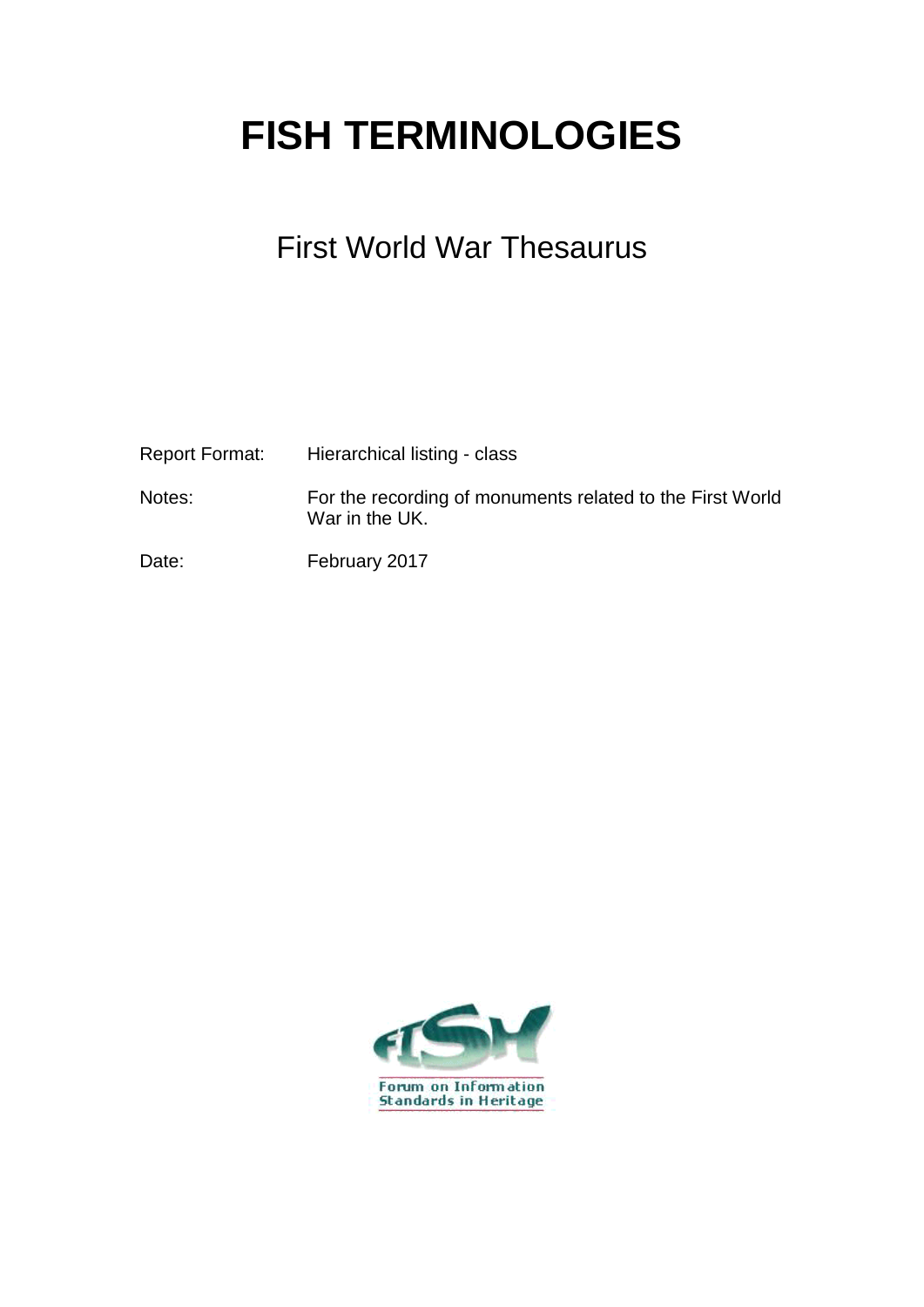**ALLOTMENT FARM PIGGERY REQUISITIONED LAND**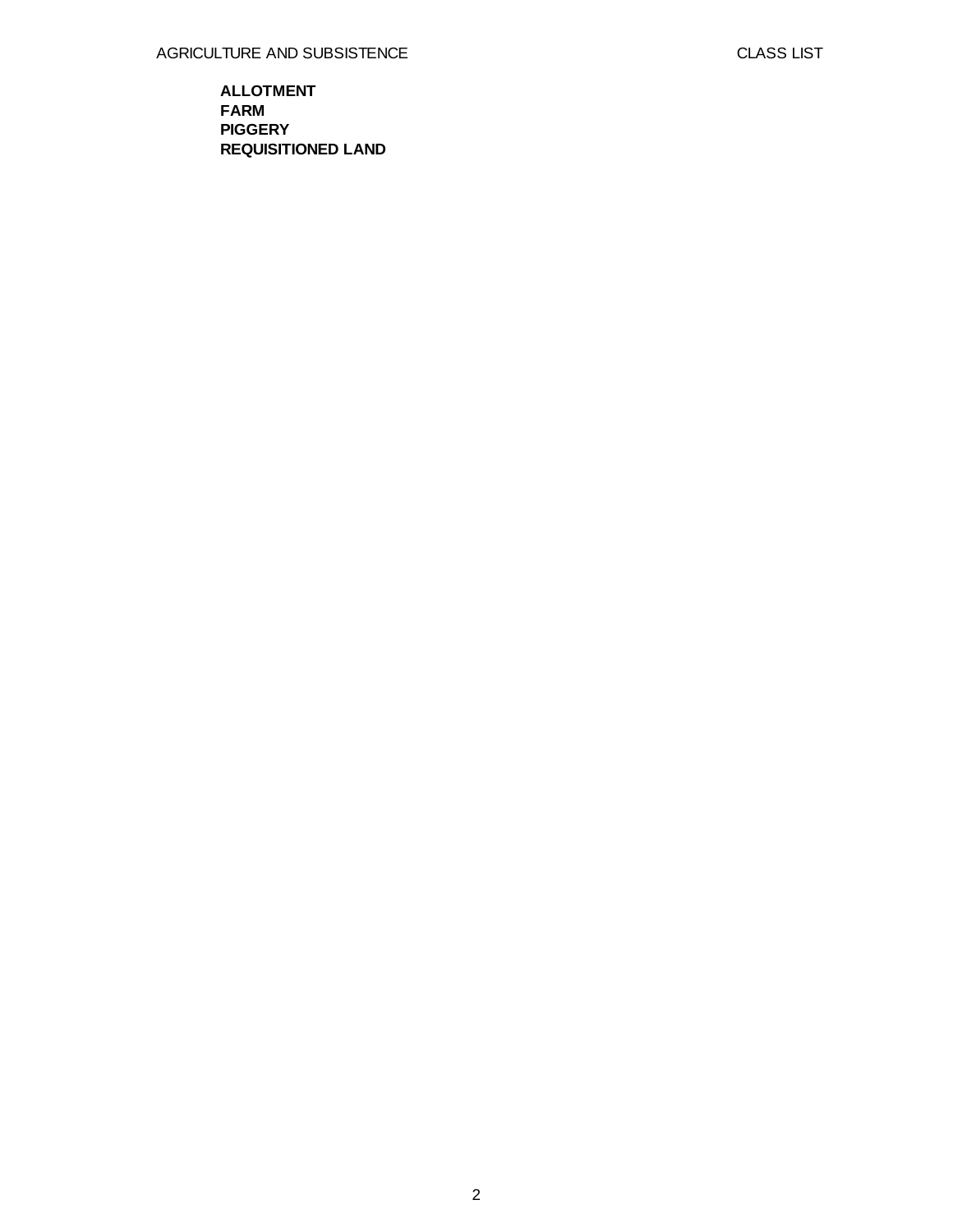AIRCRAFT <BY FORM> AIRCRAFT <BY FUNCTION> **AIRSHIP BIPLANE GLIDER LIGHT AIRCRAFT MONOPLANE SEAPLANE TRIPLANE BOMBER COMMUNICATIONS FIGHTER MINELAYER RECONNAISSANCE ZEPPELIN AIRCO DH1 AIRCO DH2 AIRCO DH4 AIRCO DH5 AIRCO DH6 ARMSTRONG WHITWORTH FK3 ARMSTRONG WHITWORTH FK8 AVRO 504 BLERIOT 155 BRISTOL F2B CAMEL GOTHA GV SNIPE V1500 VIMY FOKKER FLOATPLANE FLYING BOAT AIRCO DH4 AIRCO DH9 ARMSTRONG WHITWORTH FK8 FIGHTER BOMBER HEAVY BOMBER LIGHT BOMBER MEDIUM BOMBER TORPEDO BOMBER AIRCO DH1 AIRCO DH2 AIRCO DH5 BRISTOL F2B CAMEL FIGHTER BOMBER NIGHTFIGHTER SNIPE DIVE BOMBER GOTHA GV V1500 VIMY DIVE BOMBER**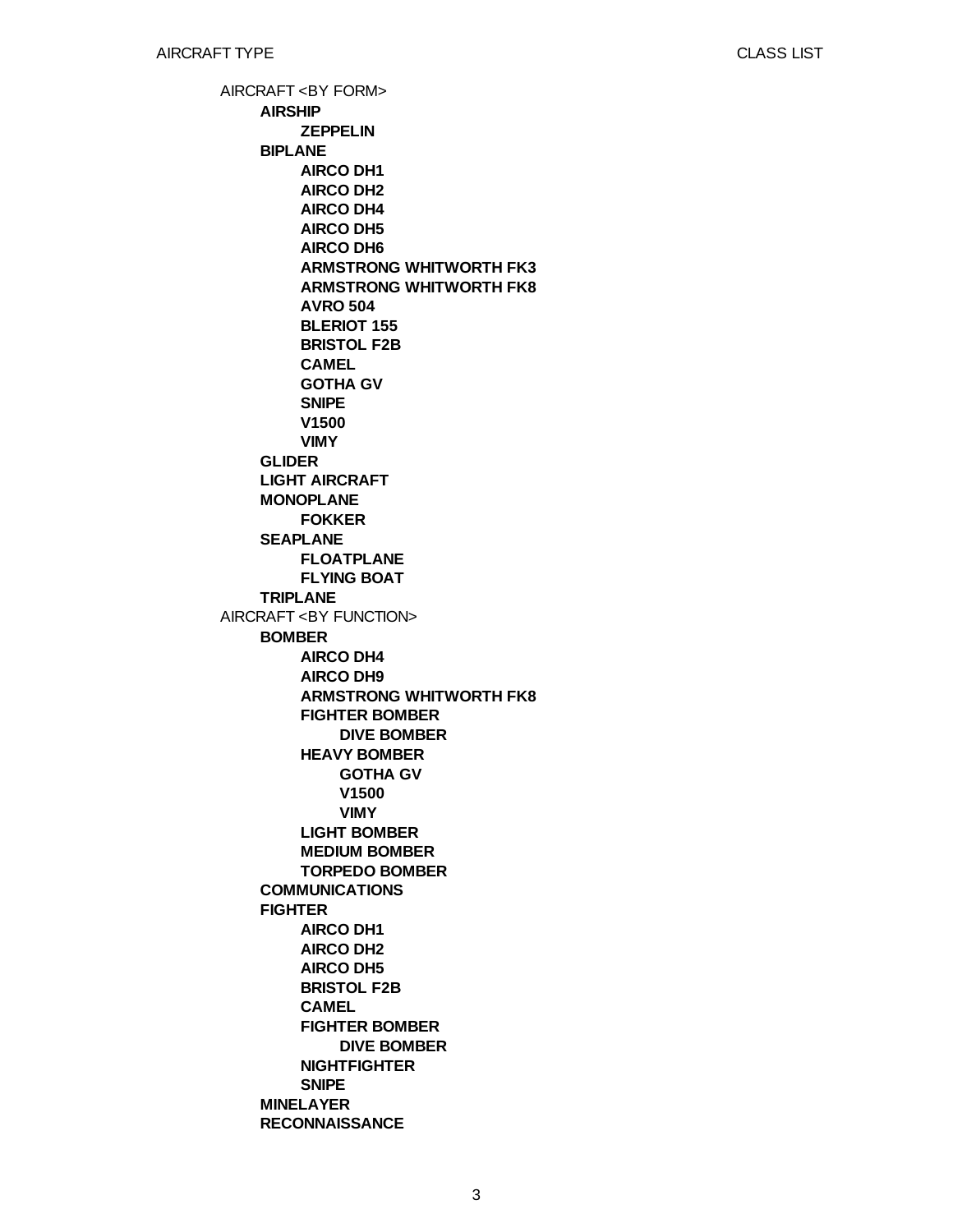AIRCRAFT <BY MANUFACTURER> AIRCRAFT MARK **TARGET TEST AIRCRAFT TRAINER TRANSPORTER TUG AIRCO ARMSTRONG WHITWORTH AVRO BLACKBURN BLERIOT BRISTOL DE HAVILLAND FELIXSTOWE FOKKER GENERAL AIRCRAFT GOTHA HANDLY PAGE NIEUPORT SOPWITH VICKERS ARMSTRONGS MKI MKIC MKIF AIRCO DH6 ARMSTRONG WHITWORTH FK3 ARMSTRONG WHITWORTH FK8 BRISTOL F2B PHOTO RECONNAISSANCE TARGET TUG ARMSTRONG WHITWORTH FK3 BLERIOT 155 FOKKER GLIDER TUG AIRCO DH1 AIRCO DH2 AIRCO DH4 AIRCO DH5 AIRCO DH6 AIRCO DH9 ARMSTRONG WHITWORTH FK3 ARMSTRONG WHITWORTH FK8 AVRO 504 BLERIOT 155 BRISTOL F2B GOTHA GV V1500 CAMEL SNIPE VICKERS VIMY**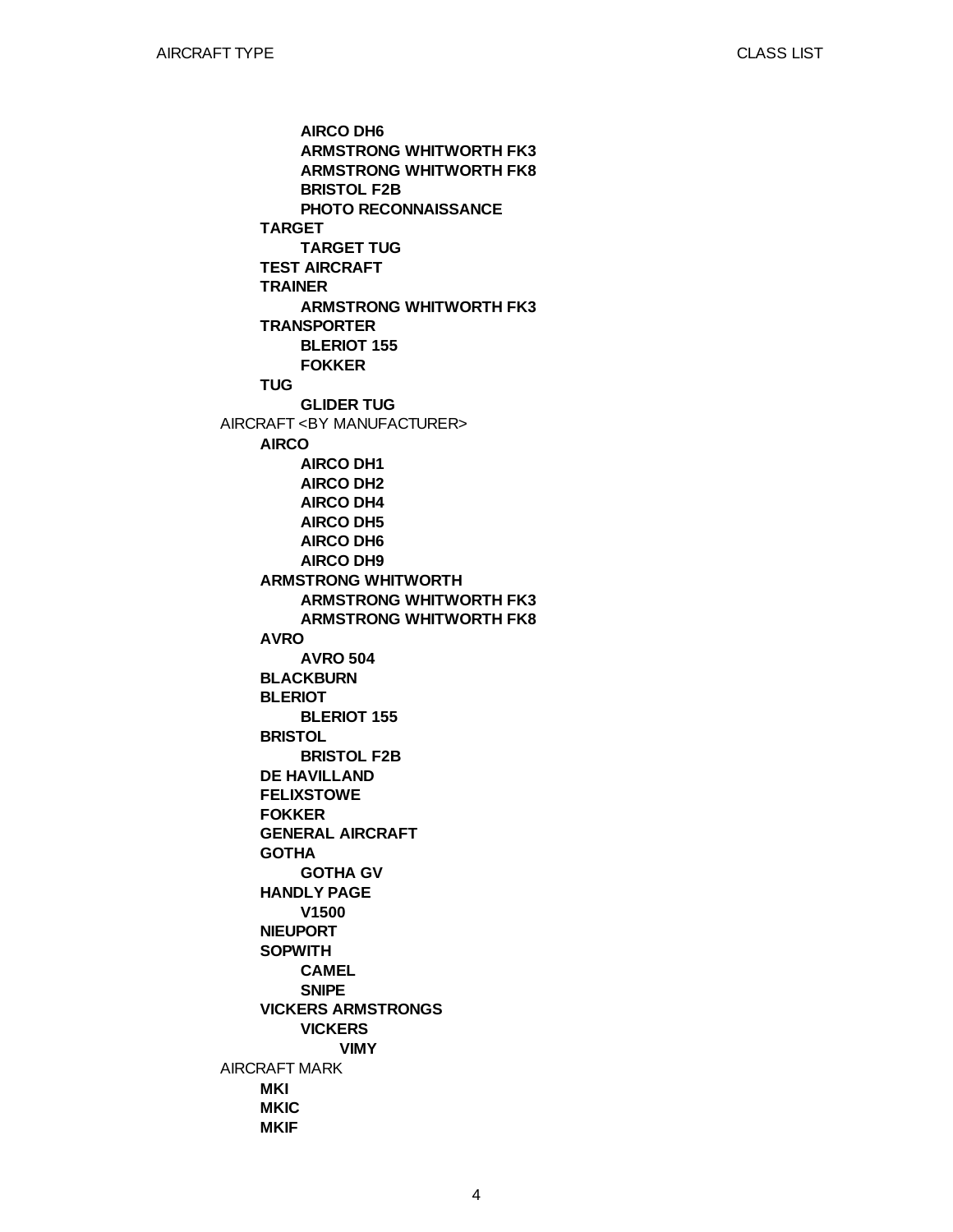**MKII MKIIA MKIIB MKIIC MKIII MKIIIA MKIV MKV MKVB MKVI MKVIC MKVII MKVIII MKX MKXI MKXII MKXIV**

**MKXVI**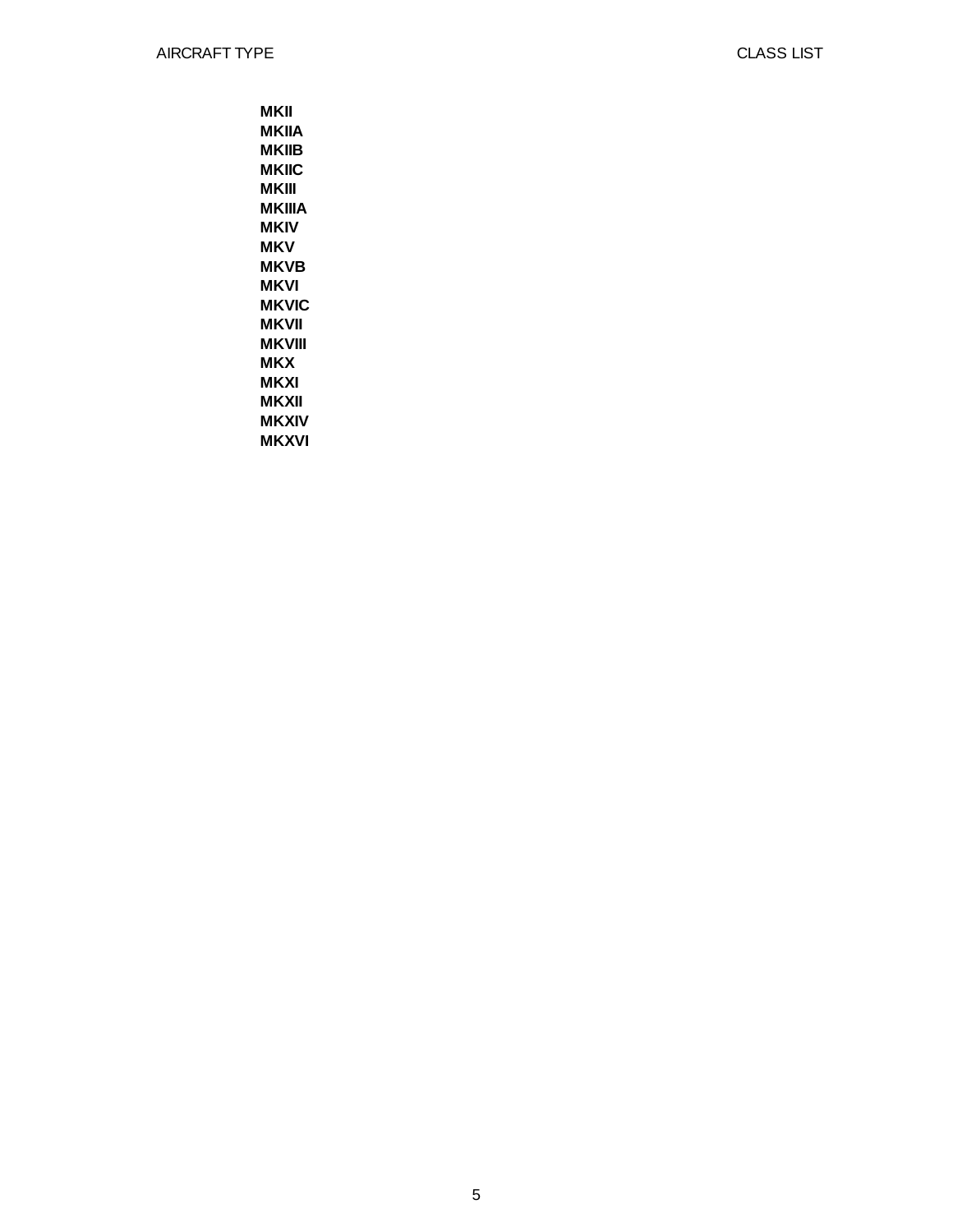**BATTLEFIELD COMMEMORATIVE MONUMENT HISTORICAL SITE NAVAL BATTLEFIELD ANIMAL MEMORIAL CENOTAPH COAT OF ARMS COMMEMORATIVE STONE EFFIGY GRAVE MARKER NAMED TREE PLAQUE ROSTRAL COLUMN TRIUMPHAL ARCH TROPHY WALL MONUMENT WAR MEMORIAL DATE STONE DEDICATION STONE GRAVESTONE**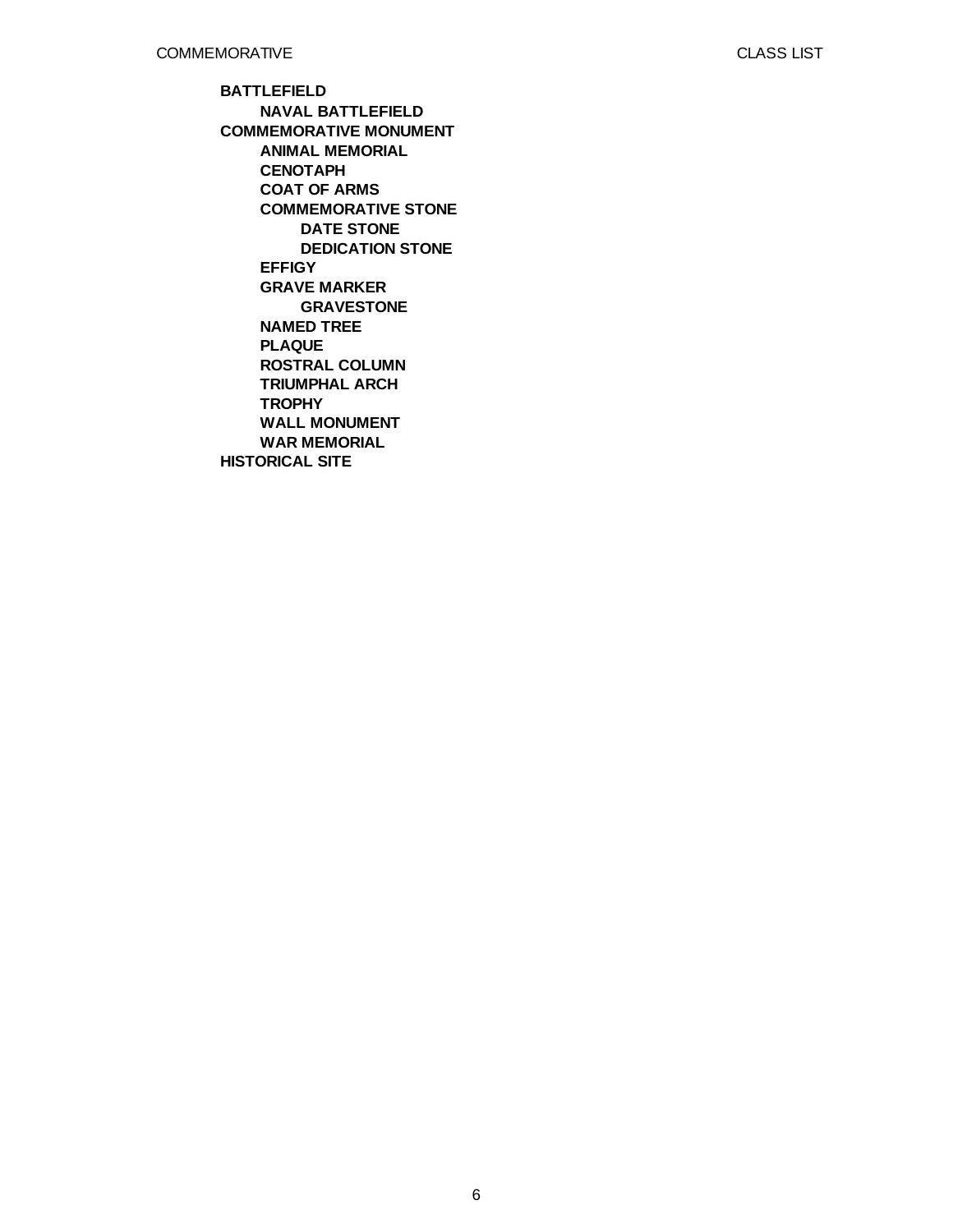ARMAMENT MANUFACTURING SITE CLOTHING INDUSTRY SITE ENGINEERING INDUSTRY SITE EXPLOSIVES MANUFACTURING SITE **ARSENAL CANNON BORING MILL CANNON FOUNDRY GUN TESTING SHOP MUNITIONS FACTORY ORDNANCE FACTORY PROVING HOUSE SHOT TOWER CLOTHING WORKSHOP BORING MILL ENGINEERING WORKS** VEHICLE ENGINEERING SITE **CARTRIDGE HOUSE CHARGE HOUSE CORDITE DOUGH STORE** CORDITE INCORPORATING HOUSE **EXPLOSIVES FACTORY FILLING FACTORY SHELL FACTORY SMALL ARMS AMMUNITION FACTORY CANNON BORING MILL CARRIAGE WORKS COACH WORKS** AIRCRAFT ENGINEERING SITE **BICYCLE FACTORY** MOTOR VEHICLE ENGINEERING SITE RAILWAY ENGINEERING SITE **AMMONAL WORKS AMMONIUM NITRATE WORKS AMMONIUM PERCHLORATE WORKS BELLITE WORKS CORDITE FACTORY AIRCRAFT ENGINE FACTORY AIRCRAFT FACTORY AIRCRAFT TESTING SITE AIRSHIP CONSTRUCTION WORKS BALLOON SHED CAR FACTORY CARRIAGE WORKS COACH WORKS LORRY FACTORY MOTOR CYCLE FACTORY RAILWAY CARRIAGE WORKS RAILWAY ENGINEERING WORKS RAILWAY ENGINEERING WORKSHOP RAILWAY WAGON WORKS RAILWAY WORKS RAILWAY WORKSHOP STEAMING SHED SEAPLANE FACTORY**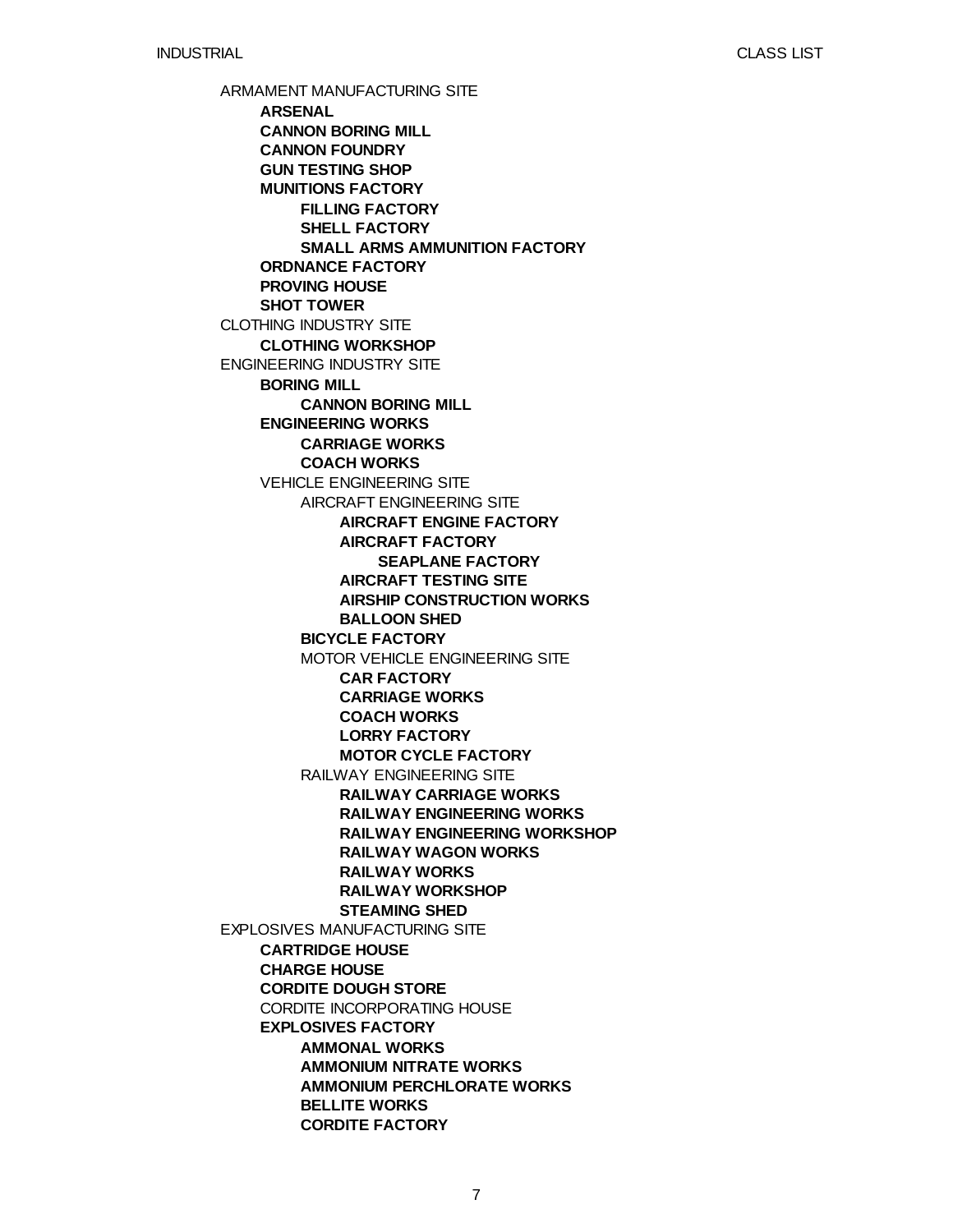**INDUSTRIAL BUILDING** MARINE CONSTRUCTION SITE **GUNCOTTON STOVE** GUNPOWDER MANUFACTURING SITE **MATCH LODGE MINERAL JELLY STORE MIXING HOUSE REEL DRYING STOVE TESTING RANGE WET GUNCOTTON MAGAZINE CHIMNEY FACTORY WORKS DYNAMITE FACTORY GELATINE WORKS (EXPLOSIVE) GELIGNITE WORKS GUNCOTTON FACTORY NITROCELLULOSE POWDER FACTORY NITROGLYCERINE WORKS PHENOL WORKS PICRIC ACID WORKS SABULITE FACTORY SALTPETRE WORKS TOLUENE WORKS TRINITROTOLUENE FACTORY CORNING HOUSE GLAZE AND REEL HOUSE GUNPOWDER DRYING HOUSE GUNPOWDER WORKS INCORPORATING MILL NITRE BED PRESS HOUSE SALTPETRE STORE SALTPETRE WORKS COTTON WASTE WORKS EXPLOSIVES FACTORY MUNITIONS FACTORY ORDNANCE FACTORY VEHICLE FACTORY WAR PRODUCTION FACTORY AIRCRAFT MAINTENANCE UNIT ENGINEERING WORKS SHIP REPAIR WORKS BREAKING DOWN HOUSE DUSTING HOUSE AIRCRAFT FACTORY BICYCLE FACTORY CAR FACTORY LORRY FACTORY MOTOR CYCLE FACTORY TANK FACTORY SEAPLANE FACTORY**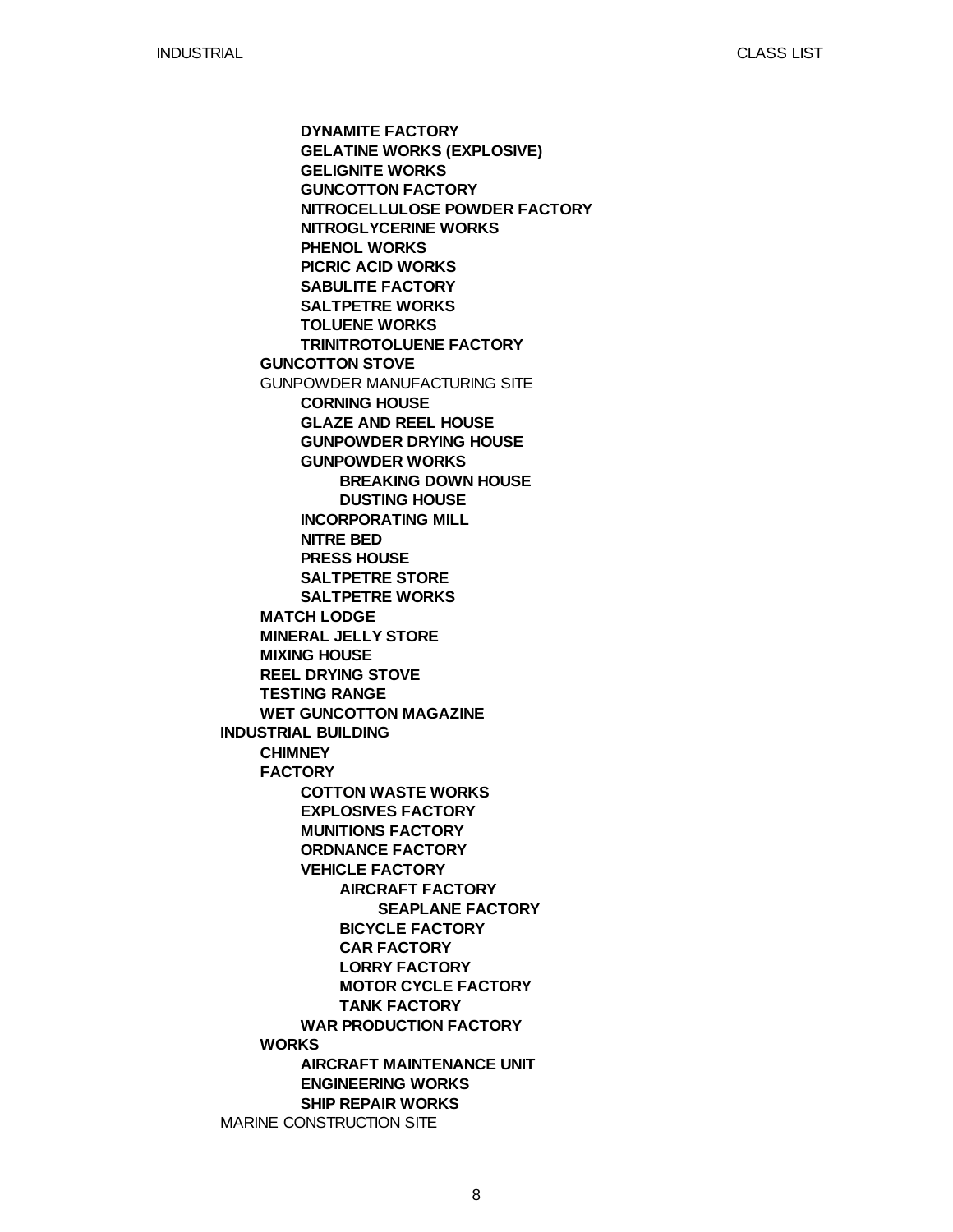POWER GENERATION SITE TEXTILE INDUSTRY SITE **BOAT YARD DOCKYARD DRY DOCK HALF TIDE DOCK MARINE ENGINEERING WORKS MARINE WORKSHOP SEAPLANE FACTORY SHIP BREAKERS YARD SHIP REPAIR WORKS SHIPYARD WET DOCK** HYDRAULIC POWER SITE **POWER HOUSE STAND BY SET HOUSE TEXTILE MILL NAVAL DOCKYARD FABRICATION SHED SHIPWRIGHTS WORKSHOP SLIP SHED SLIP SHED HYDRAULIC ACCUMULATOR TOWER**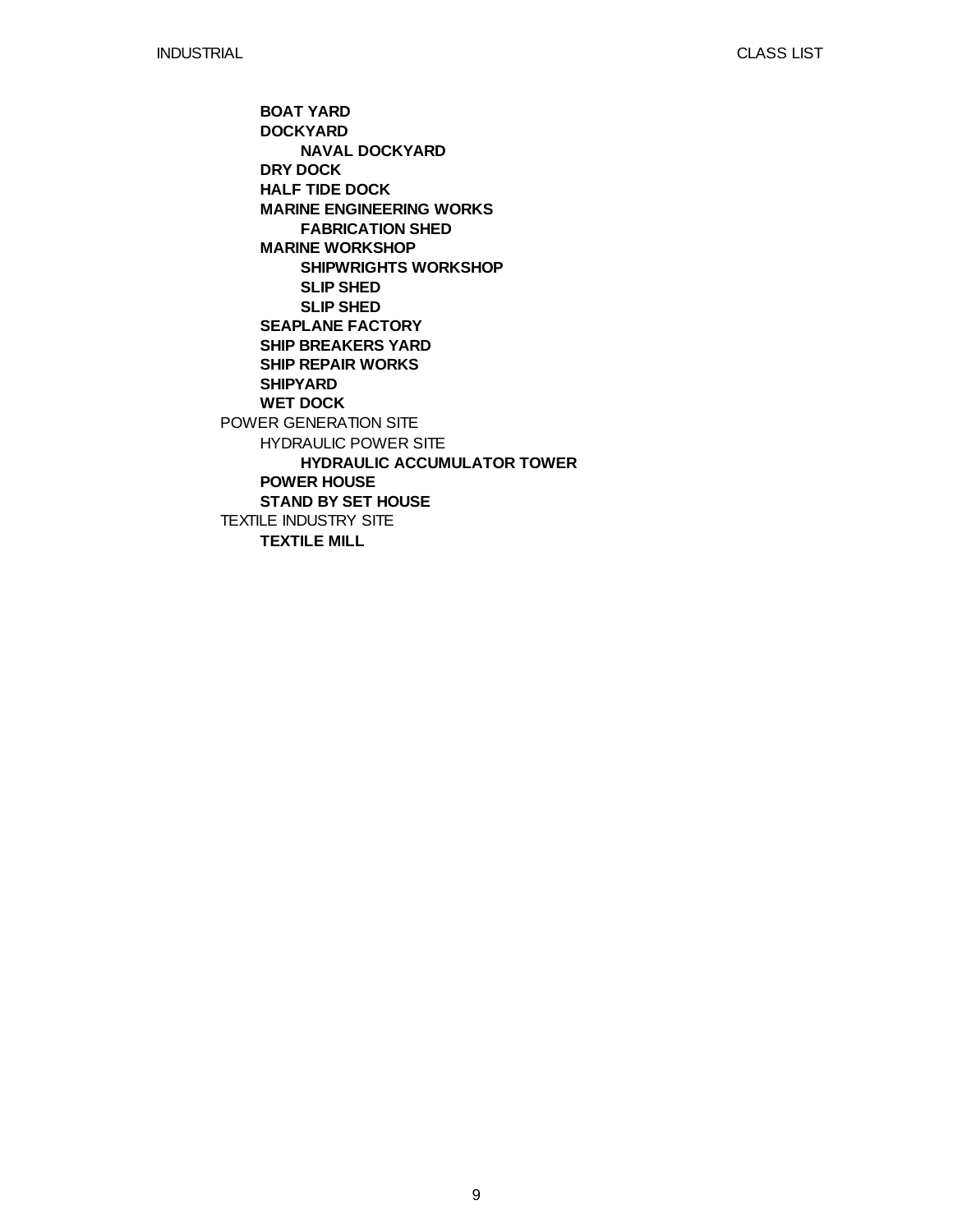**ADMIRALTY SIGNAL ESTABLISHMENT**

**ADMIRALTY SIGNAL STATION AIRSHIP STATION BOMB CRATER BOMBING RANGE MARKER** DEFENCE SITE AIR DEFENCE SITE AIRFIELD DEFENCE SITE ANCILLARY BUILDING ACTIVE AIR DEFENCE SITE PASSIVE AIR DEFENCE SITE **ABLUTIONS BLOCK ACCOMMODATION HUT AIRFIELD BUILDING AIRMENS QUARTERS AMBULANCE STATION AMMUNITION STORE ARMOURY BARRACK BLOCK BARRACKS BILLET BLAST WALL COMMAND POST COMMUNICATIONS BUILDING ANTI AIRCRAFT DEFENCE SITE ANTENNA ARRAY LISTENING POST SOUND MIRROR SOUND MIRROR BUILDING QUADRANT TOWER BOMB STORE ANTI AIRCRAFT BATTERY COMMAND POST COASTAL BATTERY COMMAND POST RADIO STATION ANTI AIRCRAFT BATTERY ANTI AIRCRAFT GUN TOWER BARRAGE BALLOON SITE SEARCHLIGHT BATTERY SOUND MIRROR (20 FEET) SOUND MIRROR (200 FEET) SOUND MIRROR (30 FEET) RADIO MAST RADIO TELEGRAPHY STATION ANTI AIRCRAFT BATTERY COMMAND POST ANTI AIRCRAFT GUN EMPLACEMENT BATTERY OBSERVATION POST HEAVY ANTI AIRCRAFT BATTERY BATTERY OBSERVATION POST SEARCHLIGHT EMPLACEMENT RADIO TELEGRAPHY MAST Y STATION Z STATION GUN STORE MAGAZINE**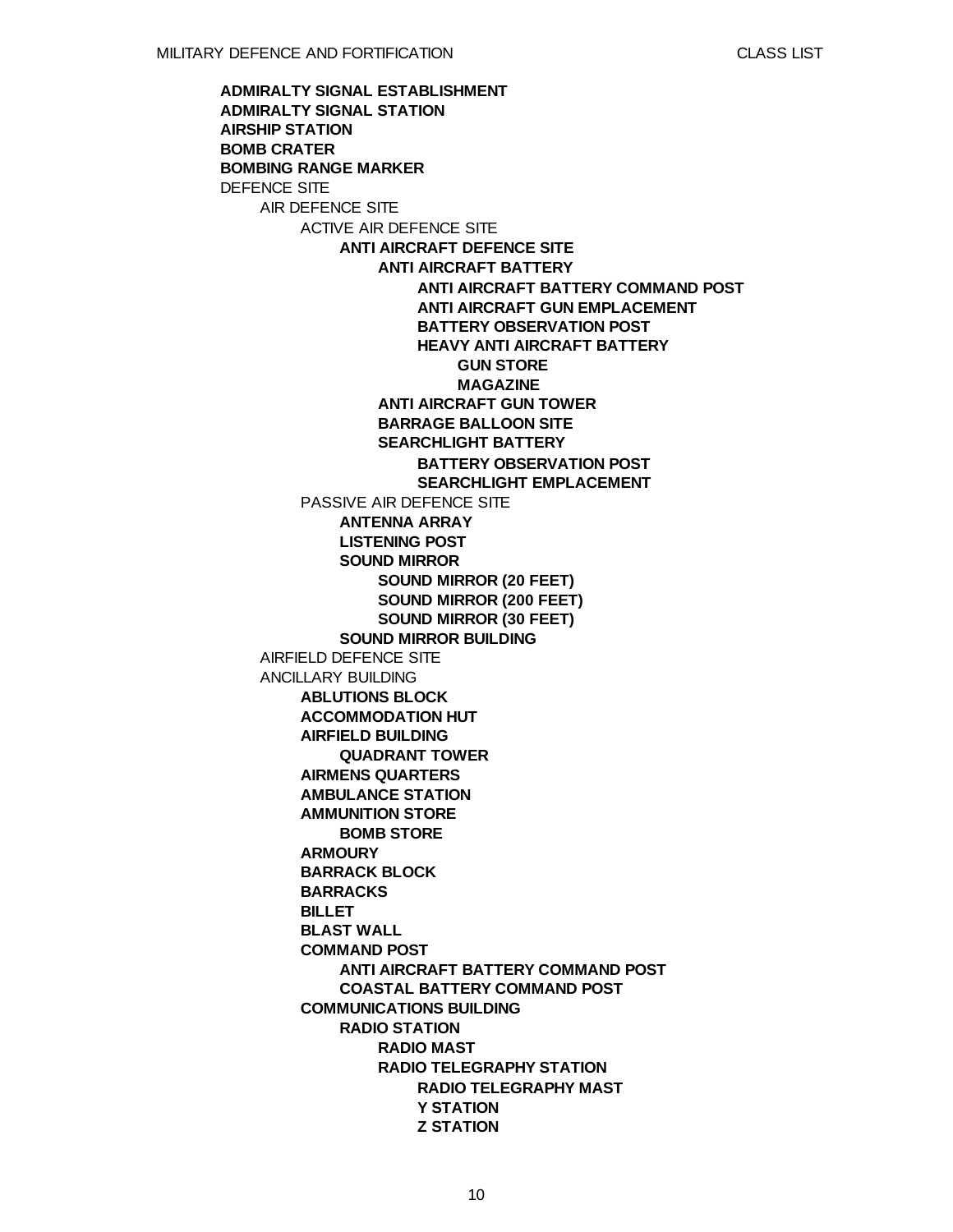ANTI INVASION DEFENCE SITE **ENGINE HOUSE FIRE STATION GENERATOR HOUSE GUARDHOUSE MESS MILITARY HEADQUARTERS MILITARY OFFICE NISSEN HUT OBSERVATION POST OFFICERS QUARTERS OFFICIAL RESIDENCE QUARTERMASTERS STORE RECEPTION CENTRE RECREATION HUT REGIMENTAL HEADQUARTERS REQUISITIONED BUILDING WORKSHOP ANTI SUBMARINE DEFENCE BARBED WIRE ENTANGLEMENT FIELDWORK GUN EMPLACEMENT SIGNALS GATHERING STATION BATTERY ENGINE HOUSE OFFICERS MESS SERGEANTS MESS AIR FORCE HEADQUARTERS ARMY HEADQUARTERS NAVAL HEADQUARTERS TERRITORIAL ARMY HEADQUARTERS SQUADRON OFFICE BATTERY OBSERVATION POST BOMBING RANGE OBSERVATION POST COASTAL OBSERVATION POST DRILL HALL INFANTRY POST RIFLE PIT TRENCH WEAPONS PIT ANTI AIRCRAFT GUN EMPLACEMENT GUN EMPLACEMENT (TYPE 55414) GUN EMPLACEMENT (TYPE 55415) GUN EMPLACEMENT (TYPE 55422) GUN EMPLACEMENT (TYPE 55483) GUN EMPLACEMENT (TYPE 55491) GUN EMPLACEMENT (TYPE 55503) HOLDFAST MINEWATCHERS POST COMMUNICATION TRENCH FIRE TRENCH SLIT TRENCH**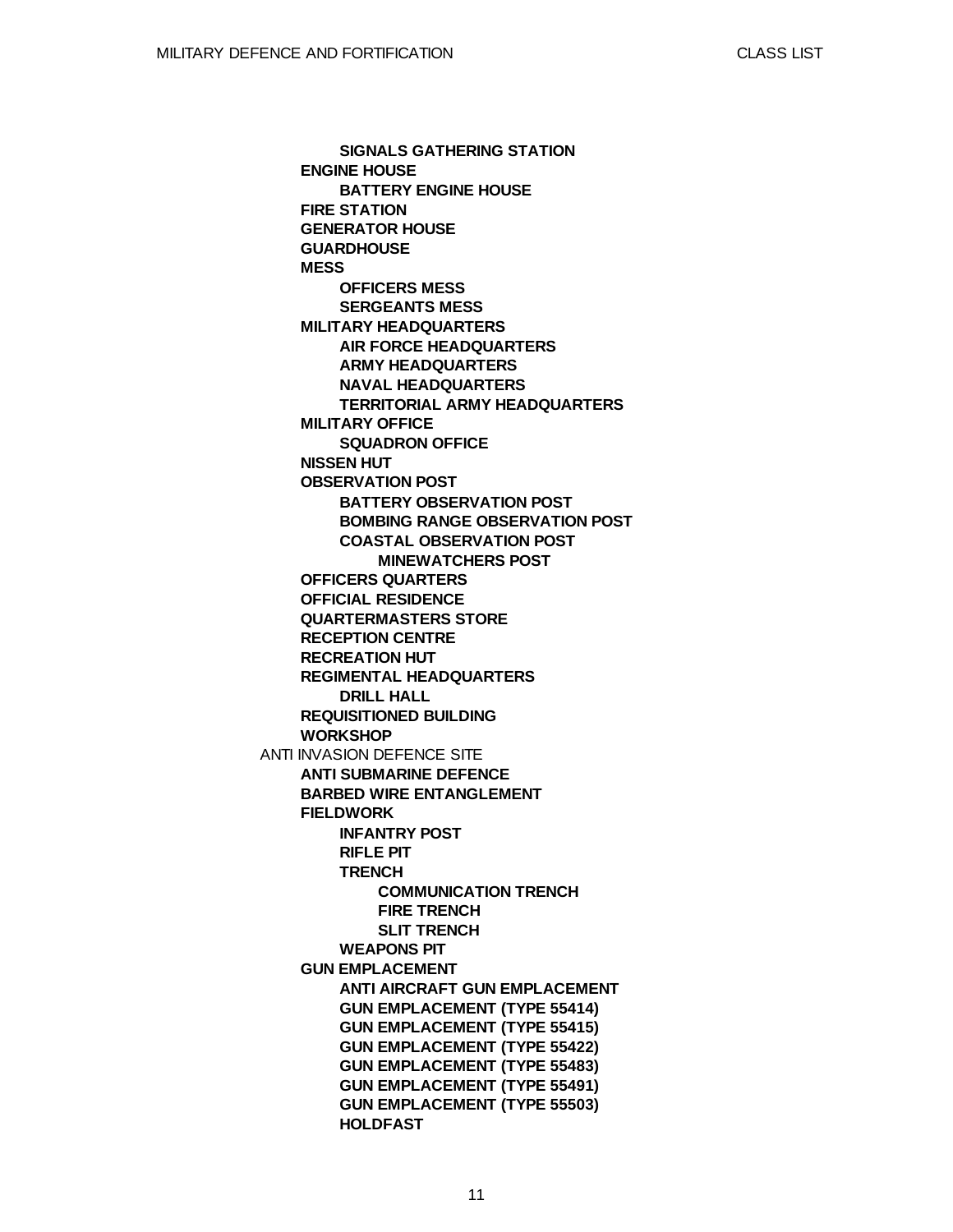**DISPLACED PERSONS CAMP DOMESTIC SITE** CIVIL DEFENCE SITE COASTAL DEFENCE SITE **DEFENCE LINE DEFENCE WORK WEAPON TESTING FACILITY CINEMA PILLBOX AIR RAID SHELTER CIVIL DEFENCE BUILDING BEACH DEFENCE LIGHT BOOM DEFENCE COAST ARTILLERY SEARCHLIGHT COASTAL BATTERY COASTAL FORT COASTAL OBSERVATION POST EXTENDED DEFENCE OFFICERS POST MINEFIELD SUBMARINE MINE ESTABLISHMENT TORPEDO STATION ARTILLERY FIRING RANGE BOMBING RANGE FIRING RANGE GRENADE RANGE RIFLE RANGE MACHINE GUN EMPLACEMENT PILLBOX (SHELLPROOF) PILLBOX (VARIANT) BLAST SHELTER CIVIL DEFENCE HEADQUARTERS FIRE SERVICE HEADQUARTERS BATTERY OBSERVATION POST BEACH DEFENCE BATTERY COAST ARTILLERY BATTERY COAST BATTERY GUN SITE COASTAL BATTERY COMMAND POST MINEWATCHERS POST BOMBING RANGE TARGET BOMBING RANGE TOWER FIRING RANGE BLOCKHOUSE NAVAL GUNNERY RANGE TARGET RANGE TORPEDO RANGE MACHINE GUN POST VICKERS MACHINE GUN EMPLACEMENT ANTI MOTOR TORPEDO BOAT BATTERY CLOSE DEFENCE BATTERY EMERGENCY COAST DEFENCE BATTERY TARGET RAILWAY TORPEDO RANGE CONTROL BUILDING**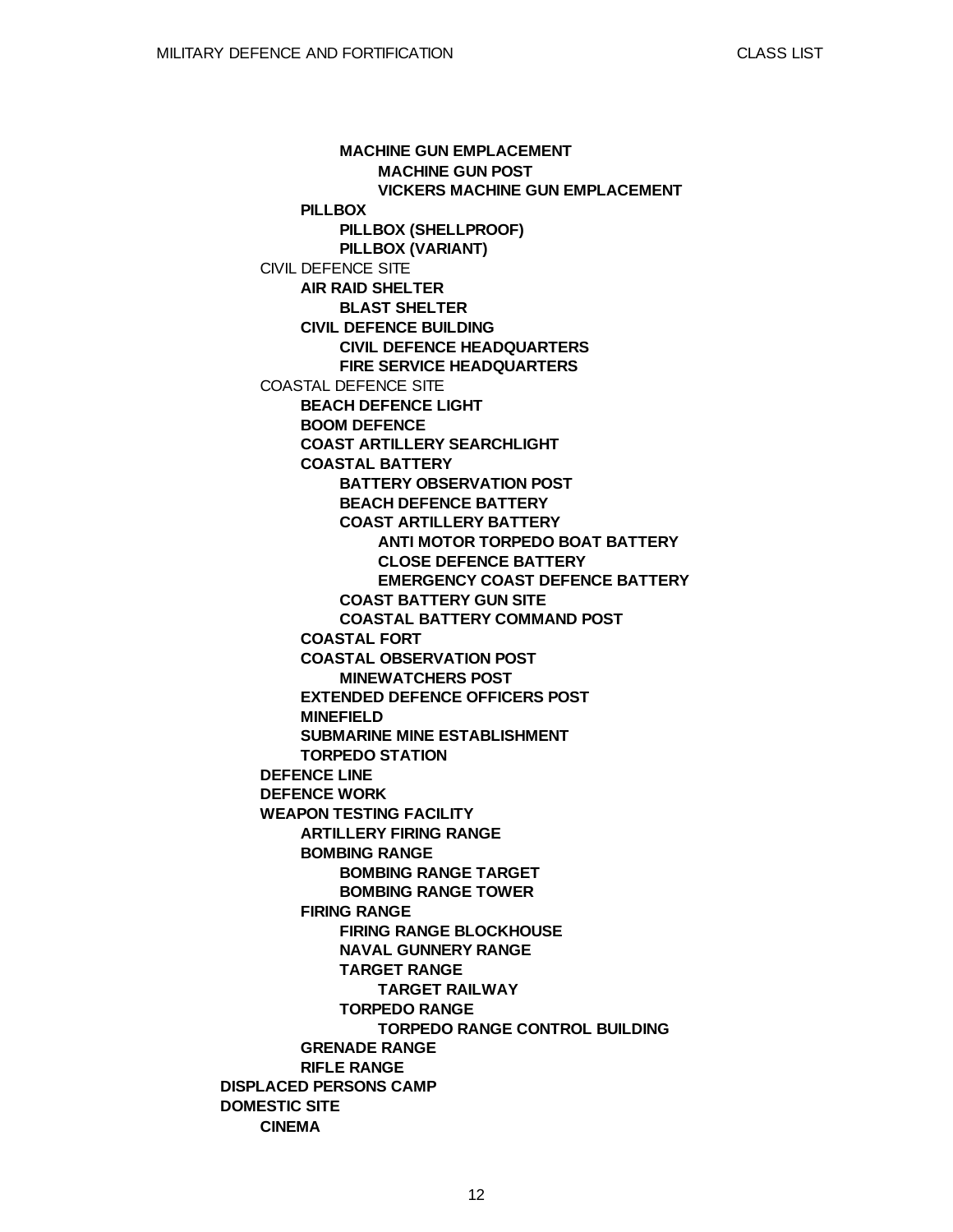**EMBARKATION POINT EMERGENCY FOOD CENTRE FIRST AID POST HEADQUARTERS HOSPITAL MILITARY BASE MILITARY BUILDING MILITARY CAMP MILITARY SITE MINISTRY OF MUNITIONS FACTORY PRISONER OF WAR CAMP REQUISITIONED LAND ROYAL NAVY SHORE ESTABLISHMENT** TRAINING SITE **TRANSPORT SITE CONCERT HALL DECONTAMINATION BUILDING FOOD AND REST CENTRE GYMNASIUM MEDICAL BLOCK MEETING HALL PARADE GROUND SICK QUARTERS SQUASH RACQUETS COURT TENNIS COURT WOMENS LAND ARMY CAMP WOMENS LAND ARMY HOSTEL AUXILIARY HOSPITAL MILITARY HOSPITAL AIR SEA RESCUE STATION ROYAL NAVAL BASE TRAINING BASE ARMY CAMP CANADIAN FORESTRY CORPS CAMP TRAINING CAMP WOMENS ROYAL AIR FORCE CAMP CAMOUFLAGE ROYAL NAVAL AIR STATION SEAPLANE STATION TRAINING AREA TRAINING BASE TRAINING CAMP TRAINING CENTRE** AIRFIELD SITE **VOLUNTARY AID DETACHMENT HOSPITAL FIRING RANGE GRENADE RANGE FIRING RANGE BLOCKHOUSE NAVAL GUNNERY RANGE TARGET RANGE TORPEDO RANGE TARGET RAILWAY TORPEDO RANGE CONTROL BUILDING**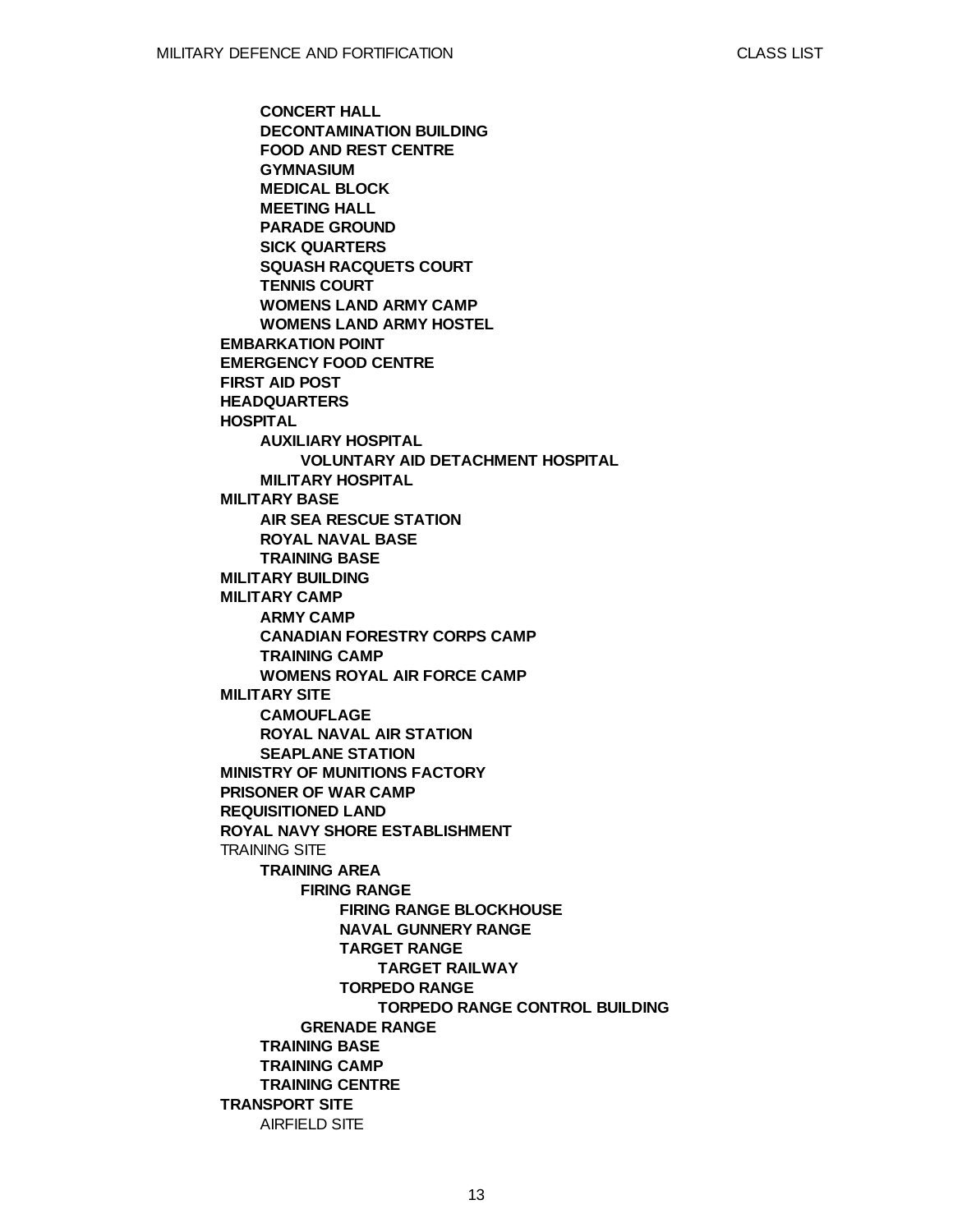AIRCRAFT STORAGE FACILITY **AIRFIELD CONTROL TOWER** POWER GENERATION SITE STORAGE FACILITY TECHNICAL AND INSTRUCTIONAL SITE **AIRCRAFT HANGAR AIRSHIP HANGAR SEAPLANE SHED WATCH OFFICE POWER HOUSE STAND BY SET HOUSE ART STORAGE FACILITY CHEMICAL WEAPONS STORE DEPOT** EXPLOSIVES STORAGE FACILITY **FUEL STORE STORAGE BUILDING VEHICLE PARK** WATER STORAGE FACILITY **AEROPLANE REPAIR SECTION SHED FIRE TENDER HOUSE INSTRUCTIONAL SITE MOTOR TRANSPORT BUILDING OPERATIONS BLOCK OPERATIONS ROOM AEROPLANE TWIN SHED AIRCRAFT HANGAR (TRANSPORTABLE) ROYAL FLYING CORPS AIRCRAFT HANGAR SEAPLANE SHED (TYPE F) SEAPLANE SHED (TYPE G) SEAPLANE SHED (TYPE J) POWER HOUSE (207/17) POWER HOUSE (476/18) AMMUNITION DEPOT FOOD DEPOT FUEL DEPOT ORDNANCE DEPOT REMOUNT DEPOT ROYAL NAVAL DEPOT STORAGE DEPOT SUPPLY DEPOT VEHICLE DEPOT FUEL TANK AMBULANCE PARK TANK PARK WATER TANK WATER TOWER GARAGE VEHICLE SHED BESSONNEAU HANGAR (TYPE H) RFC SIDE OPENING AIRCRAFT HANGAR**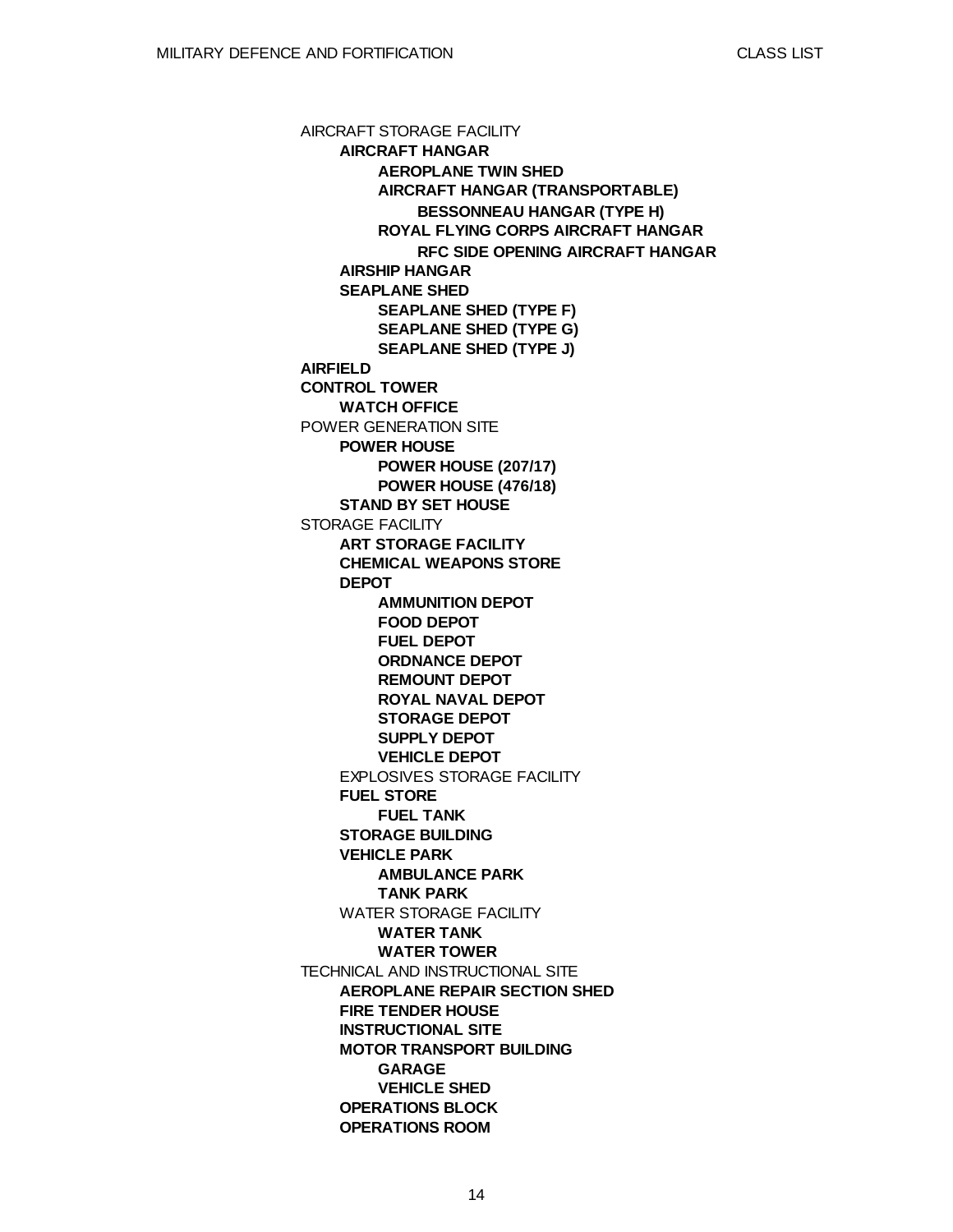## **TECHNICAL SITE CONTROL BUILDING TRANSFORMER BUILDING VEHICLE REPAIR CENTRE**

**BRIDGE ROAD**